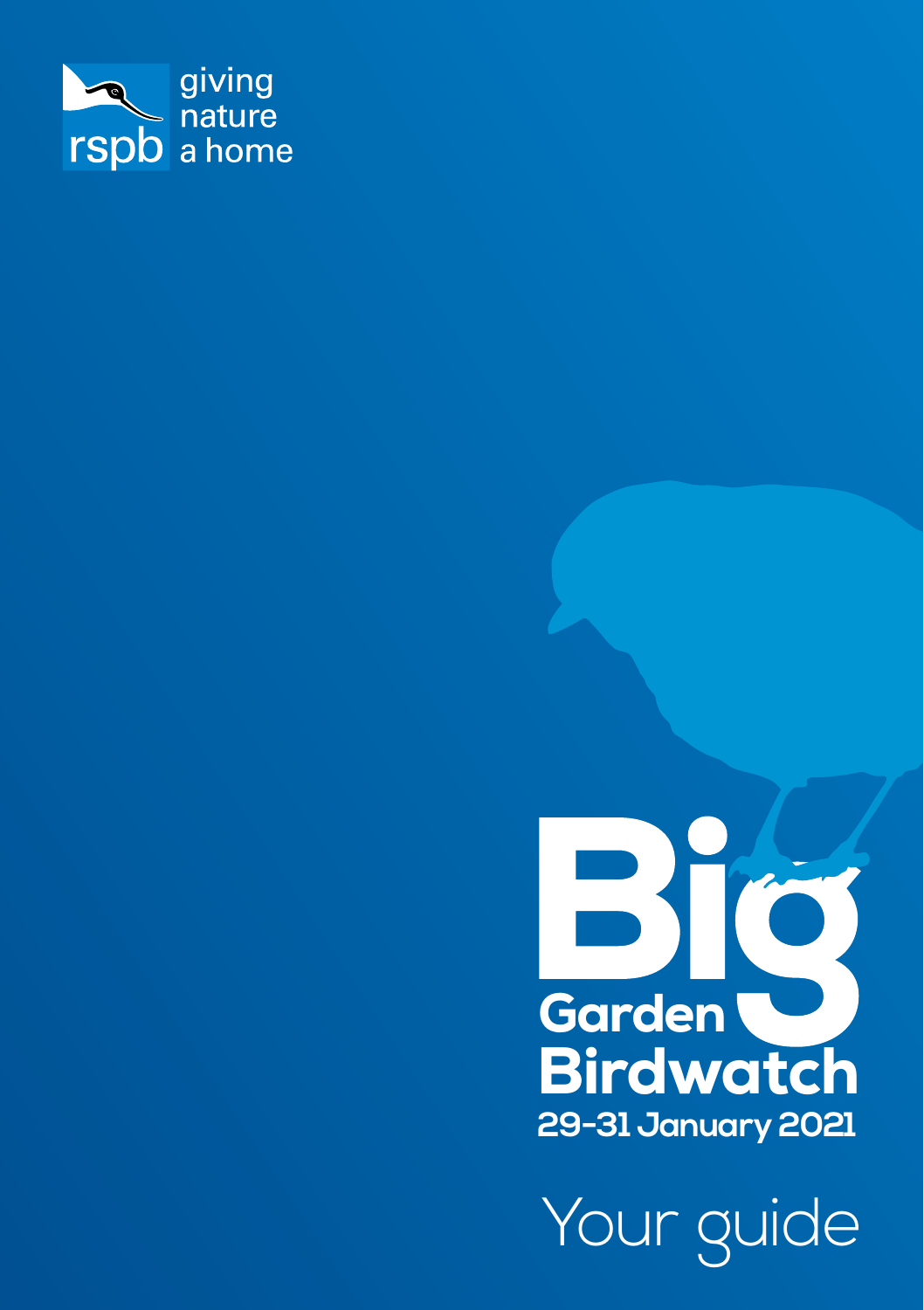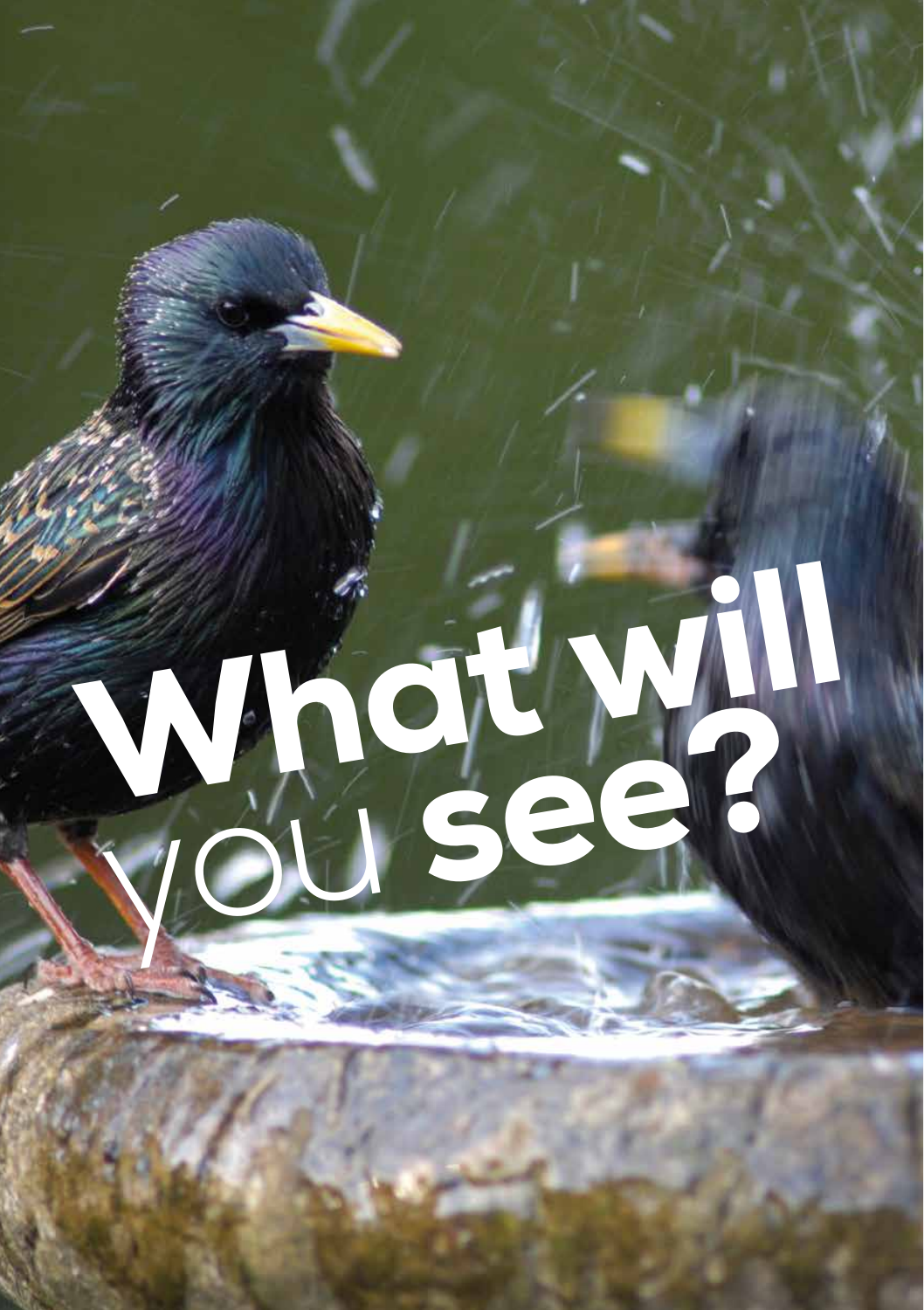## **Everyone counts! How to take part**

# Count the bird<br>your balcony<br>January 202<br>Please only include<br>Count the most b<br>could count the s<br>of eight starlings,<br>starlings together **Count the birds you see in your garden or from your balcony for one hour between 29 and 31 January 2021.**

- Please only include those that land, not those flying over.
- Count the most birds you see at any one time, otherwise you could count the same bird twice. For example, if you saw a group of eight starlings, and towards the end of the hour you saw six starlings together, please write eight as your final count.

# Watch to tell us<br>
hat they saw, the better the<br>
garden birds are doing.<br>
hing, it still counts.<br>
result online, please<br>
ssed form.<br>
bomit your findings go to **Go to rspb.org.uk/birdwatch to tell us what you saw.**

- The more people who tell us what they saw, the better the picture we will have of how our garden birds are doing.
- Remember even if you saw nothing, it still counts.
- If you are unable to submit your result online, please complete and send us the enclosed form.

For an easy way to count and submit your findings go to **rspb.org.uk** on your smart phone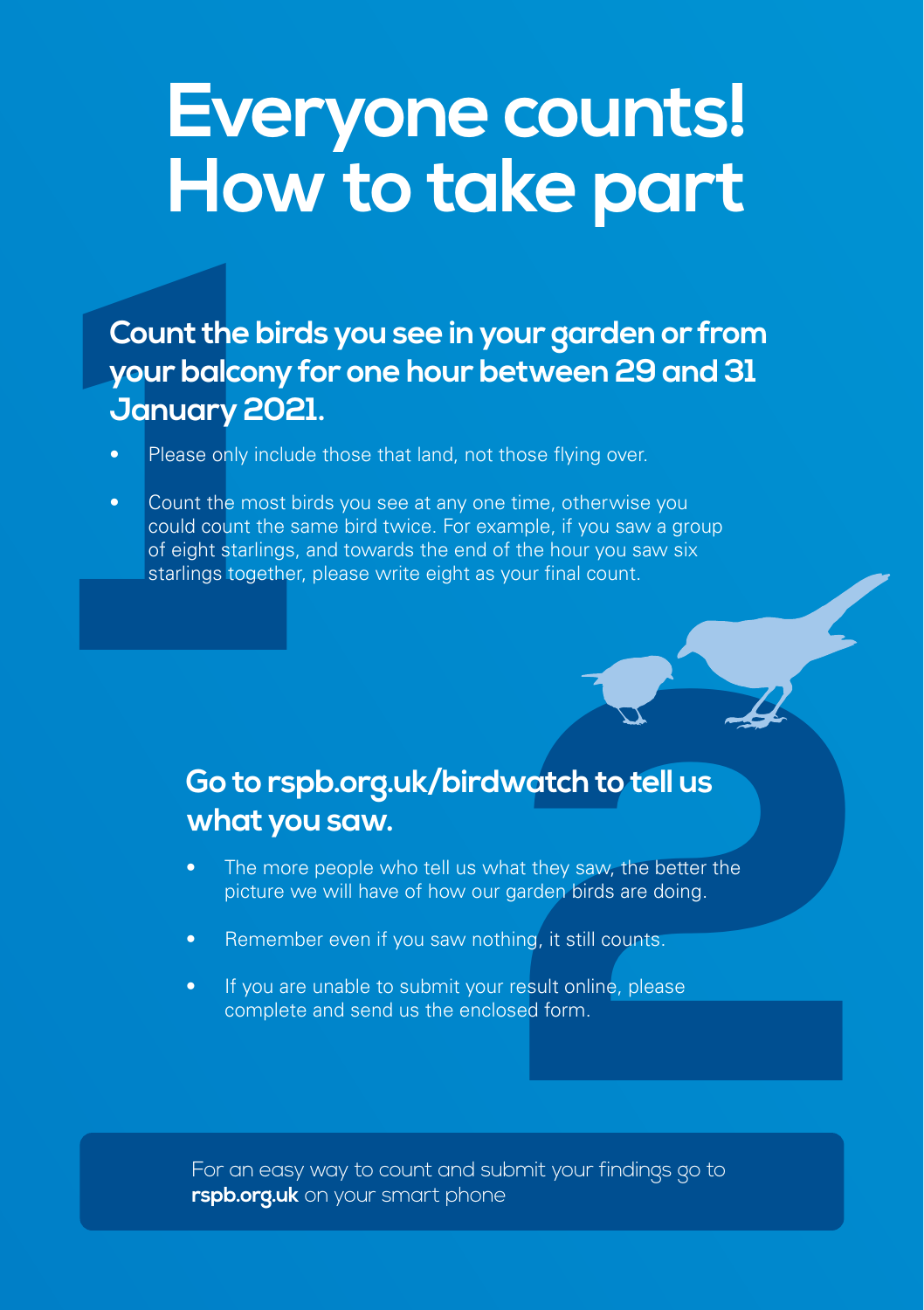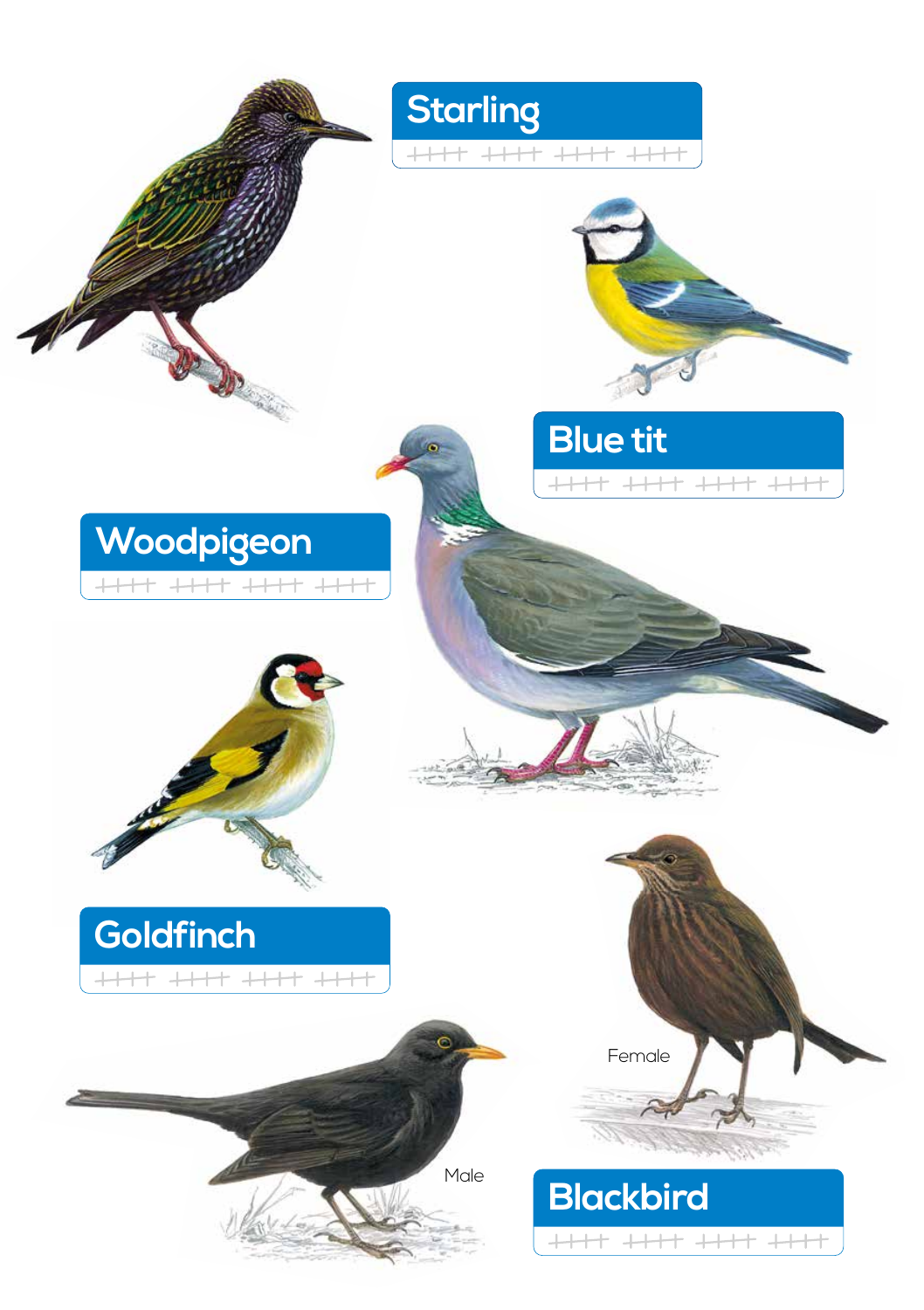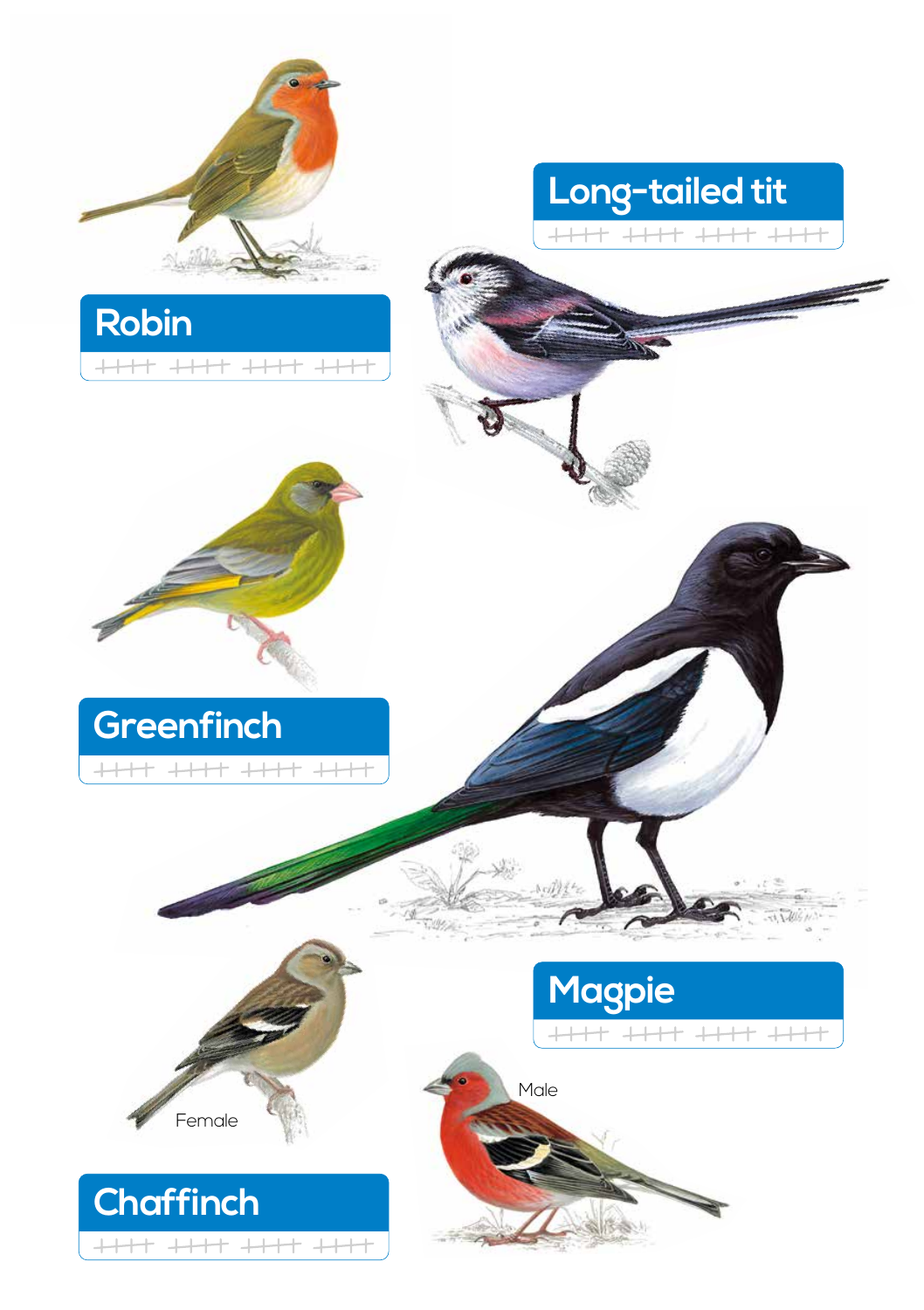

These are some of the birds that you might see. You can use the tally to help you count. You'll find lots of tips on identifying birds as well as their calls at **rspb.org.uk/birdwatch**